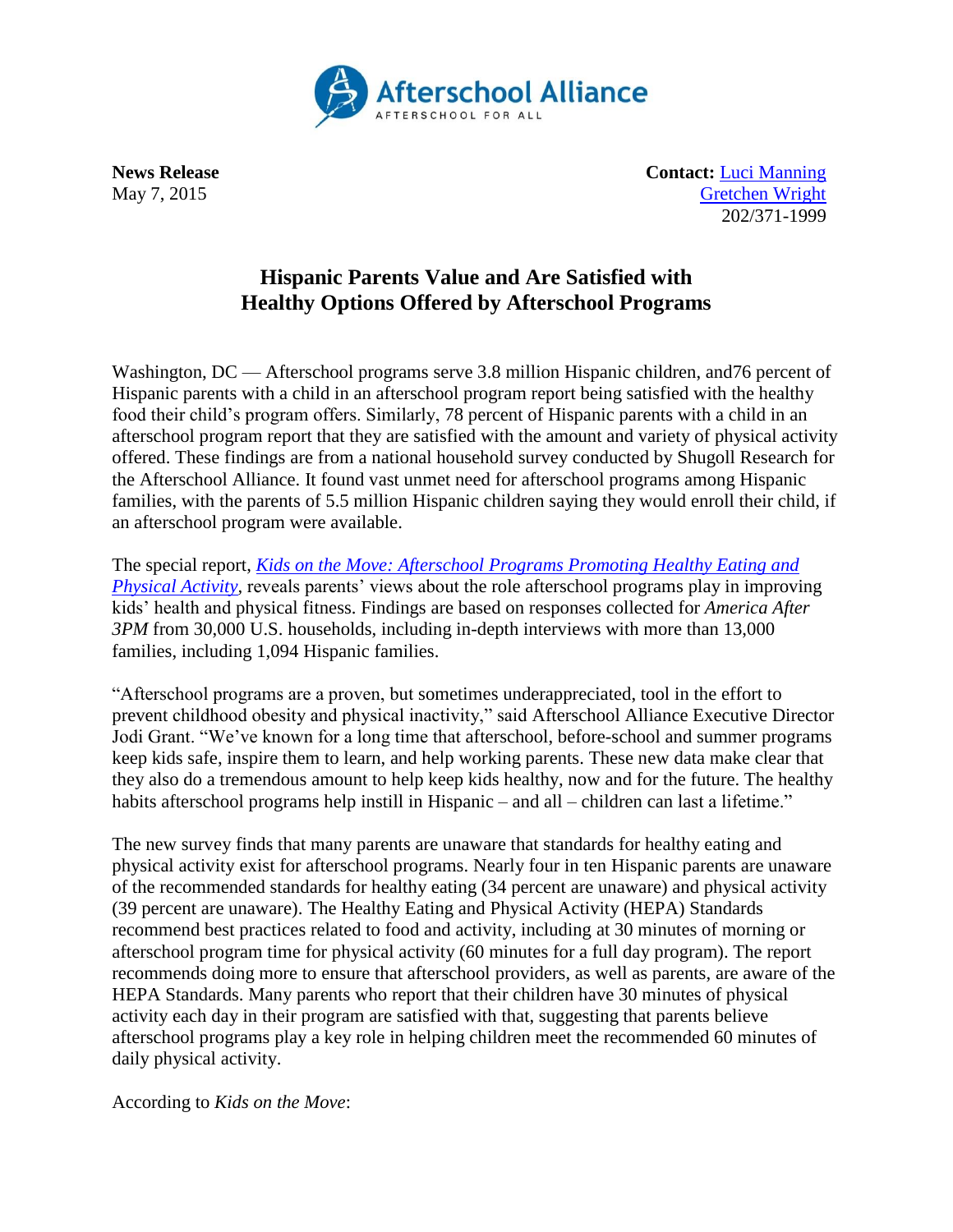- Sixty-nine percent of Hispanic parents agree that afterschool programs should provide healthy food and beverage options for children, compared with 72 percent of white parents and 77 percent of African-American parents.
- Two in three Hispanic parents (66 percent) and African-American parents (67 percent) of children in afterschool programs say that providing healthy food was an important factor in selecting an afterschool program, compared with 55 percent of white parents.
- White and African-American parents were more likely than Hispanic parents to say that their child's afterschool program serves snacks that include healthy foods (75 percent and 72 percent versus 63 percent)
- More than eight in 10 Hispanic parents (82 percent) and African-American parents (82 percent) agree that afterschool programs should help children be physically active.
- When asked about opportunities for physical activity, 71 percent of Hispanic parents and 71 percent of African-American parents report that it was very important when selecting their child's afterschool program.
- An overwhelming majority of Hispanic parents (84 percent) and African-American parents (82 percent) report that their child's afterschool program does provide opportunities for physical activity.

"The afterschool community is committed to doing even more to stop childhood obesity," Grant said. "Quality afterschool programs are a vital part of the fabric of our communities, providing a rich array of services children and families need. We must increase support for these programs from government at all levels, philanthropies, businesses and others if we are to help the next generation lead long, healthy lives and prepare children and youth to succeed in school and life."

In October 2014, the Afterschool Alliance released findings from *[America After 3PM](http://www.afterschoolalliance.org/AA3PM/)* related to children's participation in afterschool. That data revealed a dramatic increase in participation in afterschool over the past decade, from 6.5 million to 10.2 million children. The survey also documented a vast and growing unmet demand for afterschool, with the parents of 19.4 million children reporting that they would enroll their child in a program, if one were available. National and state-by-state results from that report and from this special report are available at [www.afterschoolalliance.org/AA3PM/.](http://www.afterschoolalliance.org/AA3PM/)

Findings from *America After 3PM* are based on in-depth interviews with 13,709 households with children, completed by way of an online survey using a blend of national consumer panels. Shugoll Research collected and analyzed the data for *America After 3PM*. In order to participate, respondents had to live in the United States and be the guardians of a school-age child living in their household. All interviews were completed between February 28 and April 17, 2014.

*Kids on the Move* is funded by the Robert Wood Johnson Foundation. *[America After 3PM](http://www.afterschoolalliance.org/AA3PM)* is funded by the Charles Stewart Mott Foundation, the Robert Wood Johnson Foundation, The